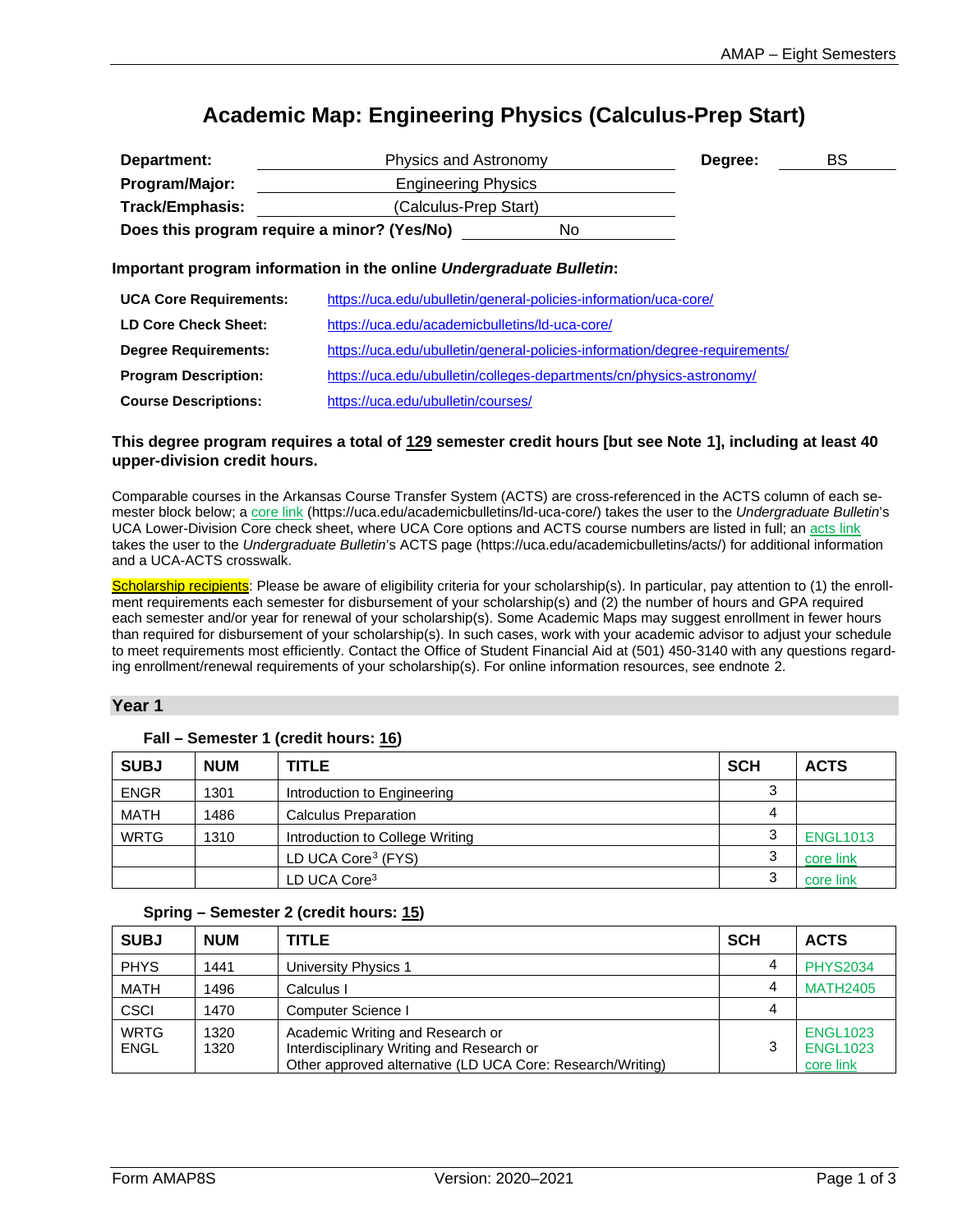# **Year 2**

| <b>SUBJ</b> | <b>NUM</b> | <b>TITLE</b>         | <b>SCH</b> | <b>ACTS</b>     |
|-------------|------------|----------------------|------------|-----------------|
| <b>PHYS</b> | 1442       | University Physics 2 |            | <b>PHYS2044</b> |
| <b>MATH</b> | 1497       | Calculus II          | 4          | <b>MATH2505</b> |
| <b>CSCI</b> | 1480       | Computer Science II  | 4          |                 |
| <b>ENGR</b> | 2311       | <b>Statics</b>       | ົ<br>Ő     |                 |

## **Fall – Semester 3 (credit hours: 15)**

## **Spring – Semester 4 (credit hours: 18)**

| <b>SUBJ</b> | <b>NUM</b> | <b>TITLE</b>                                     | <b>SCH</b> | <b>ACTS</b>     |
|-------------|------------|--------------------------------------------------|------------|-----------------|
| <b>PHYS</b> | 2443       | University Physics 3                             | 4          |                 |
| <b>ENGR</b> | 2447       | Electronics                                      | 4          |                 |
| <b>ENGR</b> | 3311       | <b>Engineering Dynamics</b>                      |            |                 |
| <b>MATH</b> | 2471       | Calculus III                                     |            | <b>MATH2603</b> |
| <b>MATH</b> | 3331       | Ordinary Differential Equations (UD UCA Core: C) |            |                 |

## **Year 3**

# **Fall – Semester 5 (credit hours: 18)**

| <b>SUBJ</b> | <b>NUM</b> | <b>TITLE</b>                       | <b>SCH</b> | <b>ACTS</b> |
|-------------|------------|------------------------------------|------------|-------------|
| <b>PHYS</b> | 3360       | Electromagnetism 1                 | ◠          |             |
| <b>ENGR</b> | 3421       | Robotics 1                         | 4          |             |
| <b>ENGR</b> | 3447       | <b>Microelectronics</b>            | 4          |             |
|             |            | Engineering Elective <sup>4</sup>  | 4          |             |
| WRTG        | 3310       | Technical Writing (UD UCA Core: C) | د.         |             |

## <span id="page-1-0"></span>**Spring – Semester 6 (credit hours: 17)**

| <b>SUBJ</b> | <b>NUM</b>   | <b>TITLE</b>                                                       | <b>SCH</b> | <b>ACTS</b> |
|-------------|--------------|--------------------------------------------------------------------|------------|-------------|
| <b>PHYS</b> | 3361         | Electromagnetism 2                                                 | 3          |             |
| <b>ENGR</b> | 3410         | <b>Microcontrollers</b>                                            | 4          |             |
| <b>ENGR</b> | 4421         | Robotics 2                                                         | 4          |             |
|             |              | LD UCA Core <sup>3</sup>                                           | ◠          | core link   |
| PHIL        | 3320<br>4320 | Ethics (UD UCA Core: I, R) or<br>Applied Ethics (UD UCA Core D, R) | 3          |             |

## **Year 4**

# **Fall – Semester 7 (Credit hours: 15)**

| <b>SUBJ</b> | <b>NUM</b> | <b>TITLE</b>                      | <b>SCH</b> | <b>ACTS</b> |
|-------------|------------|-----------------------------------|------------|-------------|
| <b>PHYS</b> |            | Physics Elective <sup>4</sup>     |            |             |
| <b>ENGR</b> |            | Engineering Elective <sup>4</sup> |            |             |
| <b>ENGR</b> | 4311       | Senior Design 1                   |            |             |
|             |            | LD UCA Core <sup>3</sup>          | ت.         | core link   |
|             |            | LD UCA Core <sup>3</sup>          | w          | core link   |